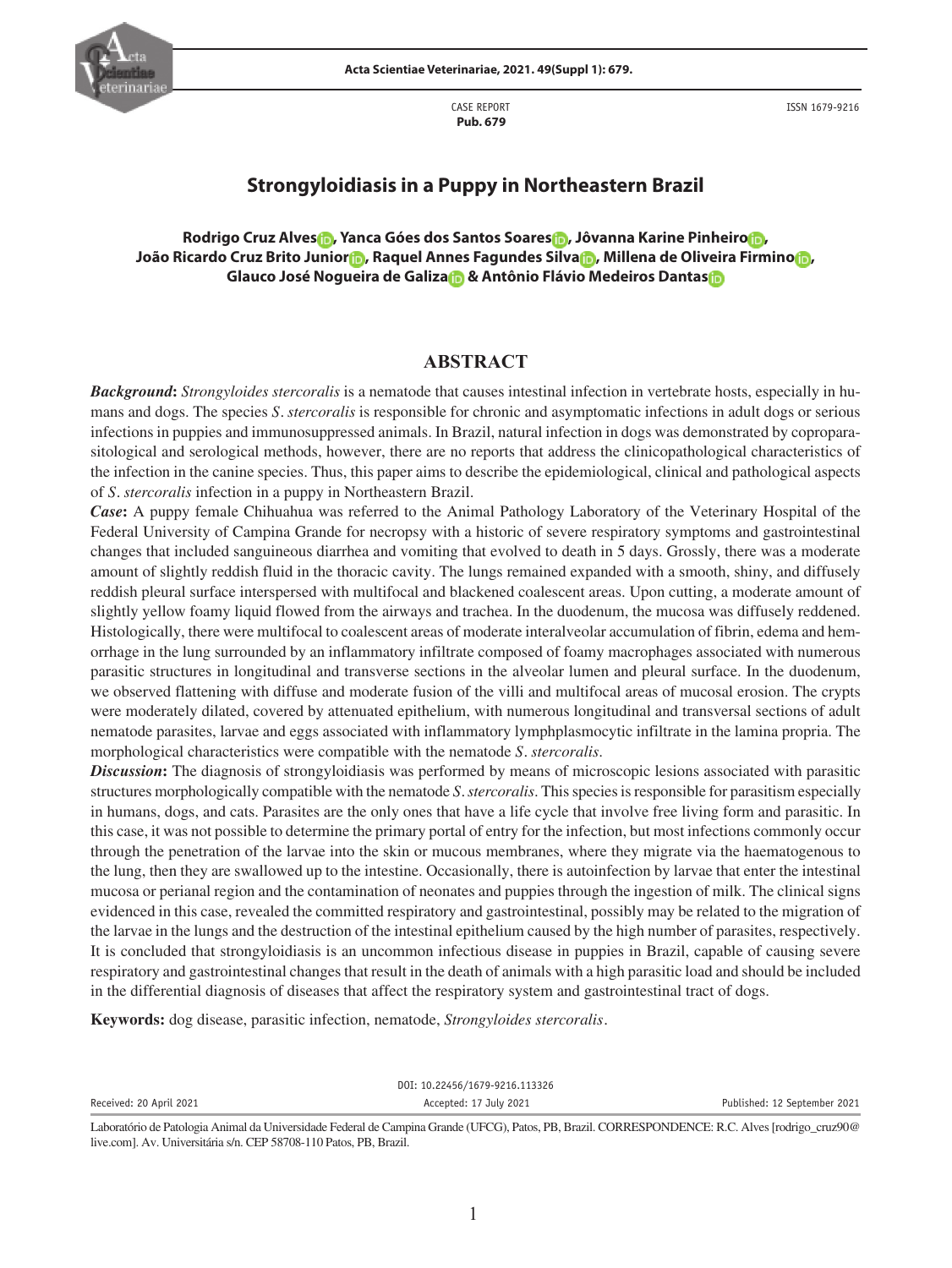### **INTRODUCTION**

*Strongyloides stercoralis* is a nematode that causes intestinal infection in vertebrate hosts, especially in humans and dogs [5] from tropical and subtropical areas around the world [15]. The life cycle of this parasite is complex and is characterized by two generations of adults, one parasitic (in the host) and the other free-living [6]. Infections usually result from the larvae penetrating the skin or mucous membranes with haematogenous migration to the lung where they are swallowed and arrive in the intestine [8].

Parasitism by *S. stercoralis* can result in chronic and asymptomatic infections in adult dogs or severe infections in puppies and immunosuppressed animals [3,6]. Sporadic cases about the clinical form of strongyloidiasis have been described in several countries in Europe [2-4,11,12], while in some countries in Asia and South America, studies have only revealed the prevalence of the infection [1,10,14].

In Brazil, spontaneous cases of *S. stercoralis* infection in dogs have been identified by coproparasitological and serological methods [5]. However, data on the clinicopathologic features of infection remain scarce. Thus, the objective of this paper is to describe the epidemiological, clinical, and pathological aspects of *S. stercoralis* infection in a puppy in Patos, PB, Northeastern Brazil.

### **CASE**

A puppy female Chihuahua was referred to the Animal Pathology Laboratory of the Federal University of Campina Grande (UFCG) for necropsy with a history of bloody diarrhea, vomiting, dyspnea, hypoxia, cyanosis, tiredness, nasal discharge and pulmonary rales with evolution to death in 5 days. The animal was acquired from a kennel within course treatment for pneumonia and there was admitted to a private veterinary clinic.

Grossly, a moderate amount of slightly reddish fluid was observed in the thoracic cavity. The lungs remained expanded with smooth, shiny, and diffusely reddish pleural surface interspersed with black to coalescent multifocal areas, especially in the caudal lobes (Figure 1A). Upon cutting, a moderate amount of slightly yellow foamy liquid flowed from the airways. In the duodenum, the mucosa was diffusely red, covered by a thick and friable material with reddish content (Figure 1B).

Tissue samples were collected from the abdominal and thoracic viscera, as well as the central nervous system. Samples were fixed in 10% neutral buffered formalin, processed routinely and embedded in paraffin wax. Sections were stained with hemato $x$ ylin<sup>1</sup> and eosin<sup>2</sup> (HE).

Microscopically, the lesions were restricted to the lungs and duodenum. In the lung, multifocal to coalescent areas of moderate interalveolar deposition of weakly eosinophilic and amorphous material (edema) were observed and strongly eosinophilic and fibrillar material (fibrin) associated with moderate hemorrhage. These areas were surrounded by inflammatory infiltrate consisting predominantly of foamy macrophages associated with numerous filariform parasitic structures (larval stage) seen in longitudinal and transverse sections in the alveolar lumen and pleural surface (Figure 1C).

In the duodenum, the lesions were characterized by flattening with diffuse and moderate fusion of the villi and multifocal areas of mucosal erosion. The crypts were moderately dilated and covered with flattened epithelium. In the lumen of the crypts was observed numerous adult nematodes in longitudinal and transverse sections (Figure 1D), larvae and eggs. In addition, a moderate mononuclear inflammatory infiltrate composed of lymphocytes and plasmocytes was observed, distending the lamina propria and submucosa.

Adult nematodes were characterized by having eosinophilic smooth cuticle, platimiarian musculature, intestinal and reproductive tracts inside pseudocoelom measuring approximately 40-50 μm in diameter. The larvae presented themselves as filarioide structures measuring 50 μm in length filled with finely granular basophilic material. The eggs measured approximately 40-50 μm in diameter with a thin shell, eosinophilic to magenta, and filled with basophilic dotted material in the middle of the granular eosinophilic matrix. The morphological characteristics of the parasitic structures were compatible with the nematode *S. stercoralis*.

# **DISCUSSION**

The diagnosis of strongyloidiasis was performed by means of microscopic lesions associated with the characteristics of the parasitic structures present in the mucosa of the small intestine and lung, which are morphologically compatible with *S. stercoralis*. This species is responsible for parasitism, especially in humans, dogs and cats, while the other species infect other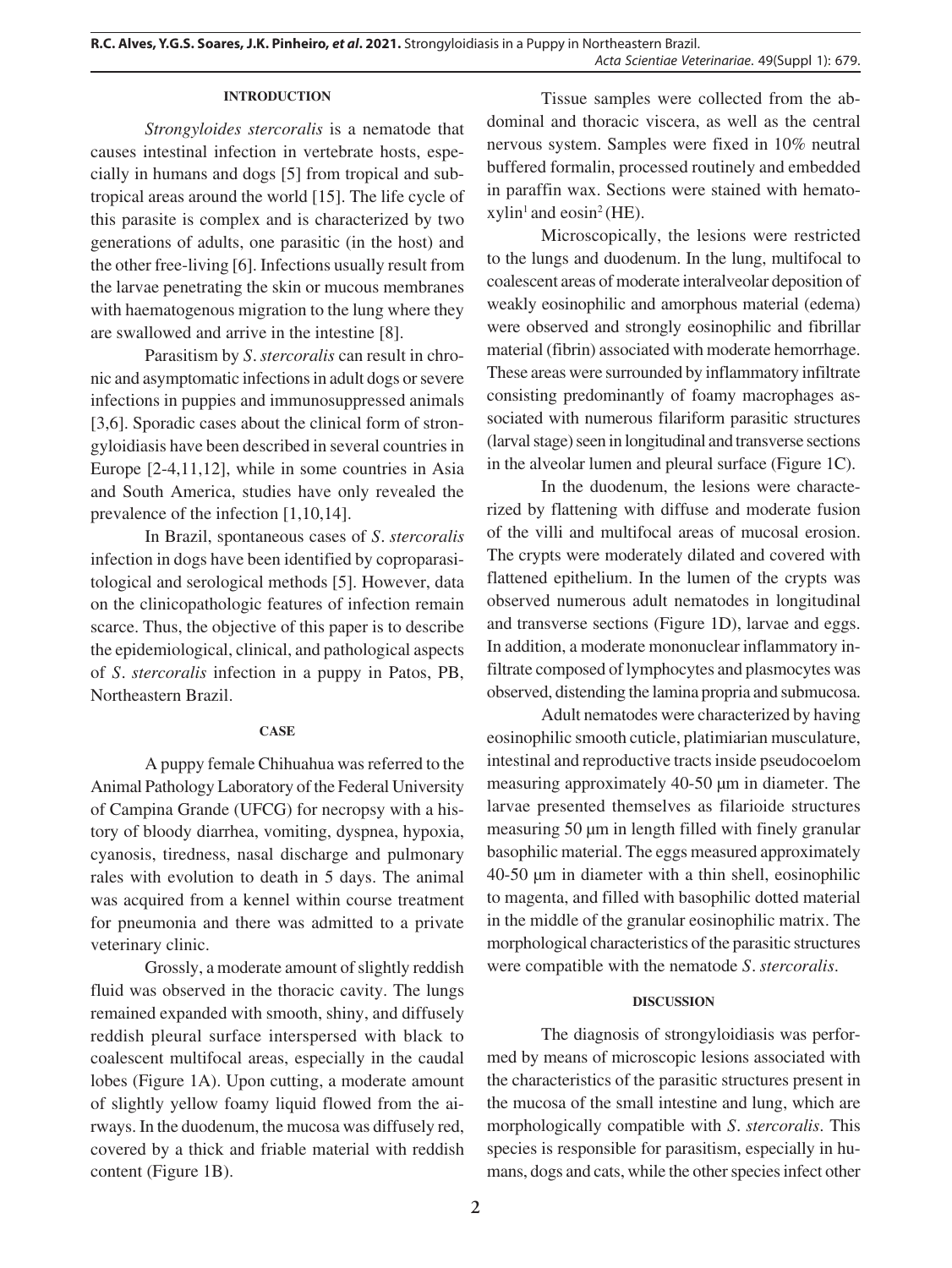

**Figure 1.** Strongyloidiasis in a dog. A- The lungs remained expanded with smooth, shiny, and diffusely reddish pleural surface interspersed with black to coalescent multifocal areas. B- Duodenum with diffusely reddish mucosa covered by yellowish thick and friable material. C- Lung. Pleural surface with *S. stercoralis* larva in longitudinal section (arrow) [HE; barra= 20 µm]. D- Duodenum. Intestinal crypts with multiple specimens of adult nematodes in longitudinal sections (arrows) [HE; barra= 100 µm]. Inset: nematodes in transverse sections inside the crypts [HE; barra= 20 µm].

domestic animals including *S. papillosus* in ruminants; *S. westerii* in horses; *S. ransomi* in swine; *S. felis, S. planiceps* (= *S. catti*) and *S. tumefaciens* in cats[16,17].

*Strongyloides* spp. are the only parasites with a life cycle that involve free-living and parasitic life forms [6]. In the host, only females are parasites with egg production by parthenogenesis in the small intestine [3]. First-stage larvae hatch and are excreted in the feces, developing into third-stage infective larvae or developing through larval stages in free-living adult worms that reproduce sexually in the environment to generate third-stage larvae [7,16]. In this case, it was not possible to determine the primary portal of entry for the infection, but most infections commonly occur through the penetration of the larvae into the skin or mucous membranes, where they migrate via the haematogenous to the lung, then they are swallowed up to the intestine [8,17]. Occasionally, there is autoinfection

by larvae that enter the intestinal mucosa or perianal region and the contamination of neonates and puppies through the ingestion of milk [15].

In adult dogs, infections are often mild and asymptomatic, but neonate animals and puppies may have severe infections that result in acute pneumonia with hemorrhage and diarrhea [3]. The clinical signs evidenced in this case, characterized the respiratory and gastrointestinal impairment, can possibly be related to serious injuries secondary to the larvae migration in the lungs and the destruction of the intestinal epithelium caused by the high number of parasites, respectively. Symptomatic infections that result in the death of dogs, as seen in this case, have not been described in Brazil. However, the prevalence of natural infection by *S. stercoralis* in asymptomatic dogs ranged from 0.9% in the coproparasitological exam to 20.9% using serological methods [5]. In the country, similar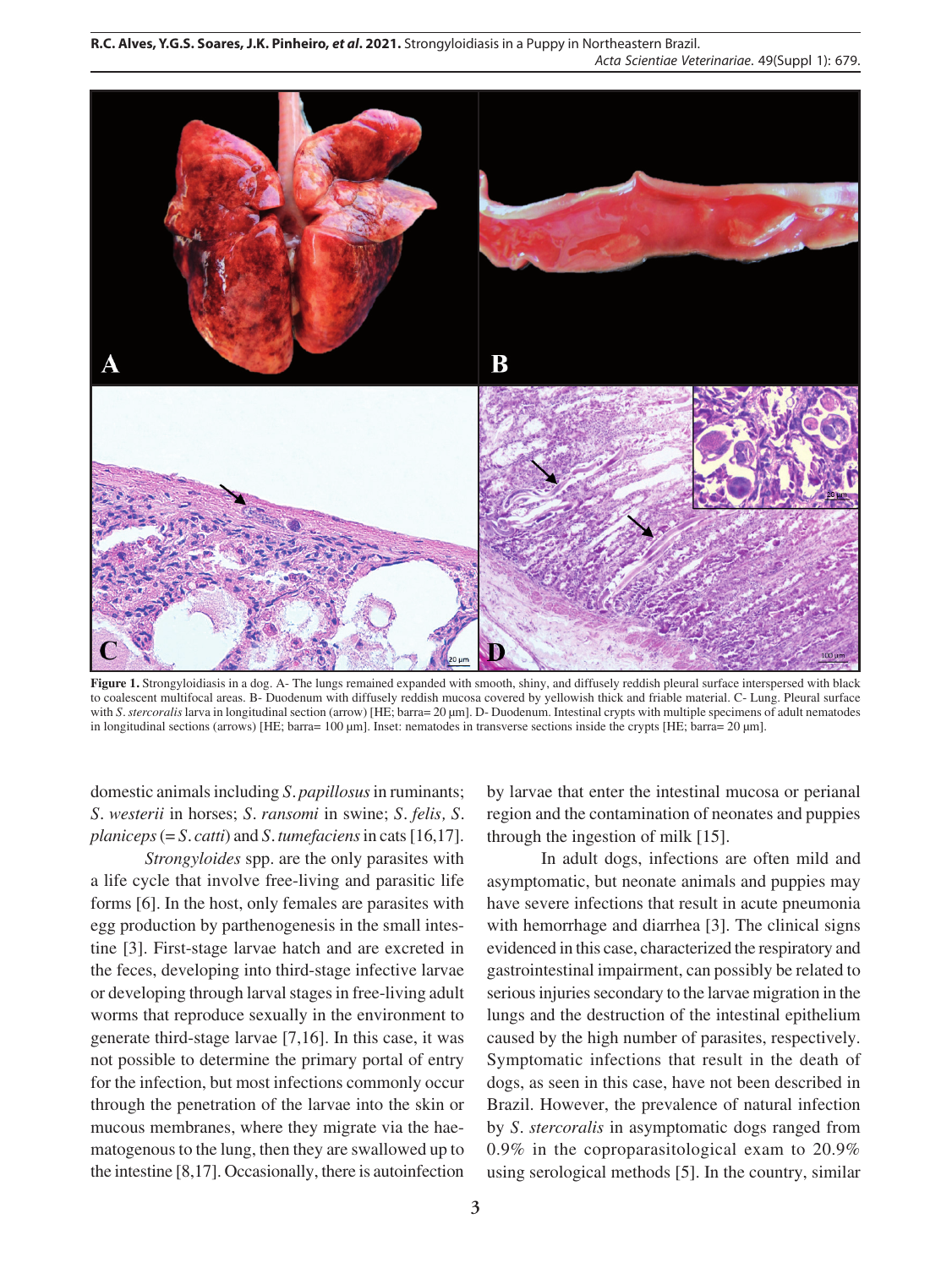**R.C. Alves, Y.G.S. Soares, J.K. Pinheiro,** *et al***. 2021.** Strongyloidiasis in a Puppy in Northeastern Brazil. *Acta Scientiae Veterinariae*. 49(Suppl 1): 679.

serious infections have been described in humans and eventually resulted in systemic involvement due to immunosuppression [13,18].

Infection with *S. stercoralis* features a worldwide distribution, frequently occurring in tropical and subtropical areas [15], being reported especially in environments with a high density of dogs, such as kennels, where the infection is highly pathogenic and fatal in dogs with a few months old [3], as observed in this case. However, no data were reported on worming, number of animals housed, as well as the sanitary conditions of the site or even the probability of the animals' access to external environments. The control of strongyloidiasis is carried out by sanitizing the facilities and worming the animals [9].

We conclude that strongyloidiasis is an uncommon infectious disease in puppies in Brazil, capable of causing severe respiratory and gastrointestinal changes that result in the death of animals with a high parasitic load and should be included in the differential diagnosis of diseases that affect the respiratory system and gastrointestinal tract of dogs.

#### MANUFACTURERS

1 Erviegas Química Fina e Plásticos Ltda. Indaiatuba, SP, Brazil. 2 Imbralab Química e Farmacêutica Ltda. Ribeirão Preto, SP, Brazil.

*Acknowledgments.* The authors are grateful to Coordination for the Improvement of Higher Education Personnel (CAPES) and to the productivity scholarship of the National Council for Scientific and Technological Development (CNPq), process number 309460/2017-4.

*Declaration of interest.* The authors report no conflicts of interest. The authors alone are responsible for the content and writing of the paper.

#### **REFERENCES**

- **1 Anselmi M., Buonfrate D., Espinoza AG., Prandi R., Marquez M., Gobbo M., Montresor A., Albonico M., Orbe MR., Moreira J.M. & Bisoffiet Z. 2015.** Mass administration of ivermectin for the elimination of onchocerciasis significantly reduced and maintained low the prevalence of *Strongyloides stercoralis* in Esmeraldas, Ecuador. *PLOS Neglected Tropical Diseases*. 9(11): 1-12.
- **2 Cervone M., Giannelli A., Otranto D. & Perrucci S. 2016.** *Strongyloides stercoralis* hyperinfection in an immunosuppressed dog from France. *Revue Vétérinaire Clinique*. 51(2): 55-59.
- **3 Dillard K.J., Saari S.A. & Anttila M. 2007.** *Strongyloides stercoralis* infection in Finnish kennel. *Acta Veterinaria Scandinavica*. 49(37): 1-6.
- **4 Epe C., Ising-Volmer S. & Stoye M. 1993.** Parasitological fecal studies of equids, dogs, cats, and hedgehogs during the years 1984-1991. *Dtsch Tierarztl Wochenschr*. 100(11): 426-428.
- **5 Ferreira Júnior A., Gonçalves-Pires M.R.F., Silva D.A.O., Gonçalves A.L.R. & Costa-Cruz J.M. 2006.** Parasitological and serological diagnosis of *Strongyloides stercoralis* in domesticated dogs from southeastern Brazil. *Veterinary Parasitology*. 136(2): 137-145.
- **6 Gelberg H.B. 2017.** Alimentary System and the Peritoneum, Omentum, Mesentery, and Peritoneal Cavity. In: Zachary J.F. (Ed). *Pathologic Basis of Veterinary Disease*. 6th edn. St. Louis: Elsevier, pp.324-411.
- **7 Graham J.A., Sato M., Moore A.R., McGrew A.K., Ballweber L.R., Byas A.D., Kristy L. & Dowers K.L. 2019.**  Disseminated *Strongyloides stercoralis* infection in a dog following long-term treatment with budesonide. *American Veterinary Medical Association*. 254(8): 974-978.
- **8 Grove D.I. 1996.** Human strongyloidiasis. *Advances in Parasitology*. 38: 251-309.
- **9 Itoh N., Kanai K., Hori Y., Nakao R., Hoshi F. & Higuchi S. 2009.** Fenbendazole treatment of dogs with naturally acquired *Strongyloides stercoralis* infection. *Veterinary Record*. 164(18): 559-560.
- **10 Martins C.M., Barros C.C., Bier D., Marinho A.P., Figueiredo J.M., Hoffmann J.L., Molento M.B. & Biondo A.W. 2012.** Dog parasite incidence and risk factors, from sampling after one-year interval, in Pinhais, Brazil. *Revista Brasileira de Parasitologia Veterinária*. 21(2): 101-106.
- **11 Papazahariadou M., Founta A., Papadopoulos E., Chliounakis S., Antoniadou-Sotiriadou K. & Theodorides Y. 2007.** Gastrointestinal parasites of shepherd and hunting dogs in the Serres Prefecture, northern Greece. *Veterinary Parasitology*. 148(2): 170-173.